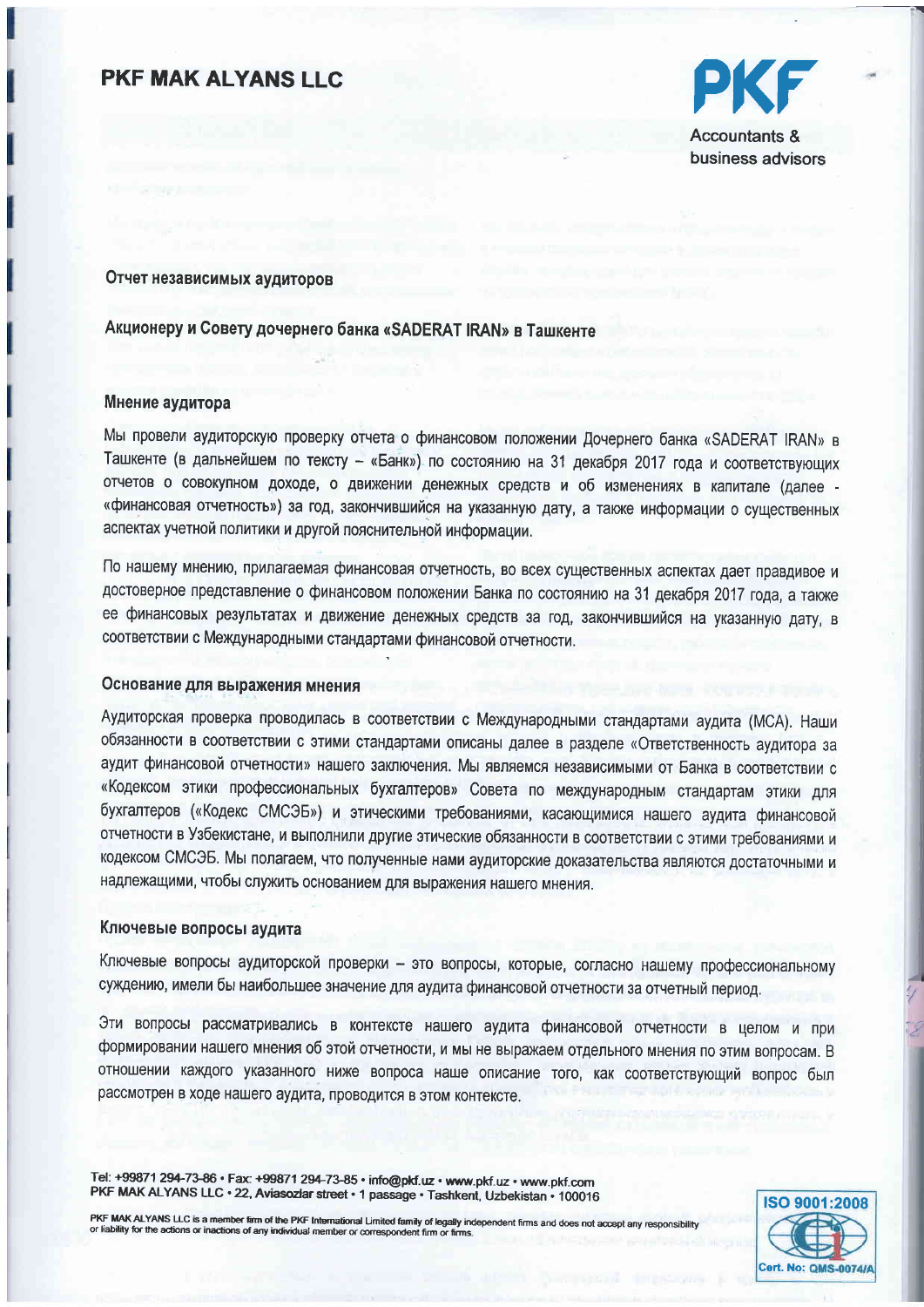#### Ключевые вопросы аудита

Какие аудиторские процедуры были выполнены

#### Достаточность резерва под обесценение кредитов клиентам

Мы уделили особое внимание данному вопросу в связи с существенностью статей кредитов и авансов клиентам, а также в связи с тем, что расчет соответствующего резерва под обесценение предполагает использование значительных суждений и оценок.

Этот резерв представляет собой наилучшую оценку руководством убытков, понесенных по кредитам и авансам клиентам на отчетную дату.

Специальные резервы рассчитываются на индивидуальной основе по значительным кредитам и авансам. Для расчета таких резервов требуется применение суждения, позволяющего определить, когда произошло событие обесценения, а затем оценить ожидаемые будущие потоки денежных средств, связанные с соответствующим кредитом.

По всем прочим кредитам и авансам аналогичного характера создаются коллективные резервы на портфельной основе. Такие резервы рассчитываются с помощью статистических моделей, позволяющих оценить воздействие кредитных условий на портфели кредитов. Построение и исходные данные этих моделей зависят от суждения руководства.

В примечании 4 «Основные принципы учетной политики», примечании 7 «Кредиты и авансы клиентам» включенных в финансовую отчетность представлена подробная информация о резерве под обесценение кредитов и авансов клиентам.

Мы получили представление о процессе выдачи кредита и оценили основные методики и соответствующие модели, использование для расчета резерва на предмет их соответствия требованиям МСФО.

Мы на выборочной основе выполнили оценку и тестирование построения и операционной эффективности средств контроля над данными обесценения, за своевременным выявлением обесцененных остатков.

Мы на выборочной основе протестировали кредиты и авансы, которые не были определены руководством как потенциально обесцененные, и сформировали свое собственное суждение в отношении того, правильно ли это было сделано.

Мы на выборочной основе протестировали кредиты и авансы, по которым был рассчитан индивидуальный резерв. Мы проверили, своевременно ли было выявлено событие обесценения, провели пересчет дисконтированных потоков денежных средств, проверили ожидаемые потоки денежных средств, критически оценили допущения и сравнили оценочные значения с внешними свидетельствами, при наличии такой возможности.

Мы на выборочной основе протестировали основу и действие моделей коллективного резервирования, а также использованные в них данные и допущения. Наша работа включала сравнение основных допущений на основании наших знаний и опыта работы в финансовой и банковской сфере Республики Узбекистан.

#### Прочая информация

Прочая информация представляет собой информацию в годовом отчете, за исключением финансовой отчетности и аудиторского заключения, содержащего наше мнение по ней. Наше мнение о финансовой отчетности не распространяется на прочую информацию, и мы не выражаем какой-либо формы уверенности по данной информации. В связи с проведением аудита финансовой отчетности в обязанности аудиторов входит ознакомление с прочей информацией указанным выше после его предоставления. В ходе ознакомления мы рассматриваем прочую информацию на предмет существенных несоответствий финансовой отчетности или знаниям, полученным нами в ходе аудита, а также иных возможных существенных искажений.

Если при ознакомлении с годовым отчетом мы придем к выводу, что прочая информация в нем существенно искажена, мы обязаны проинформировать об этом лиц, отвечающих за корпоративное управление.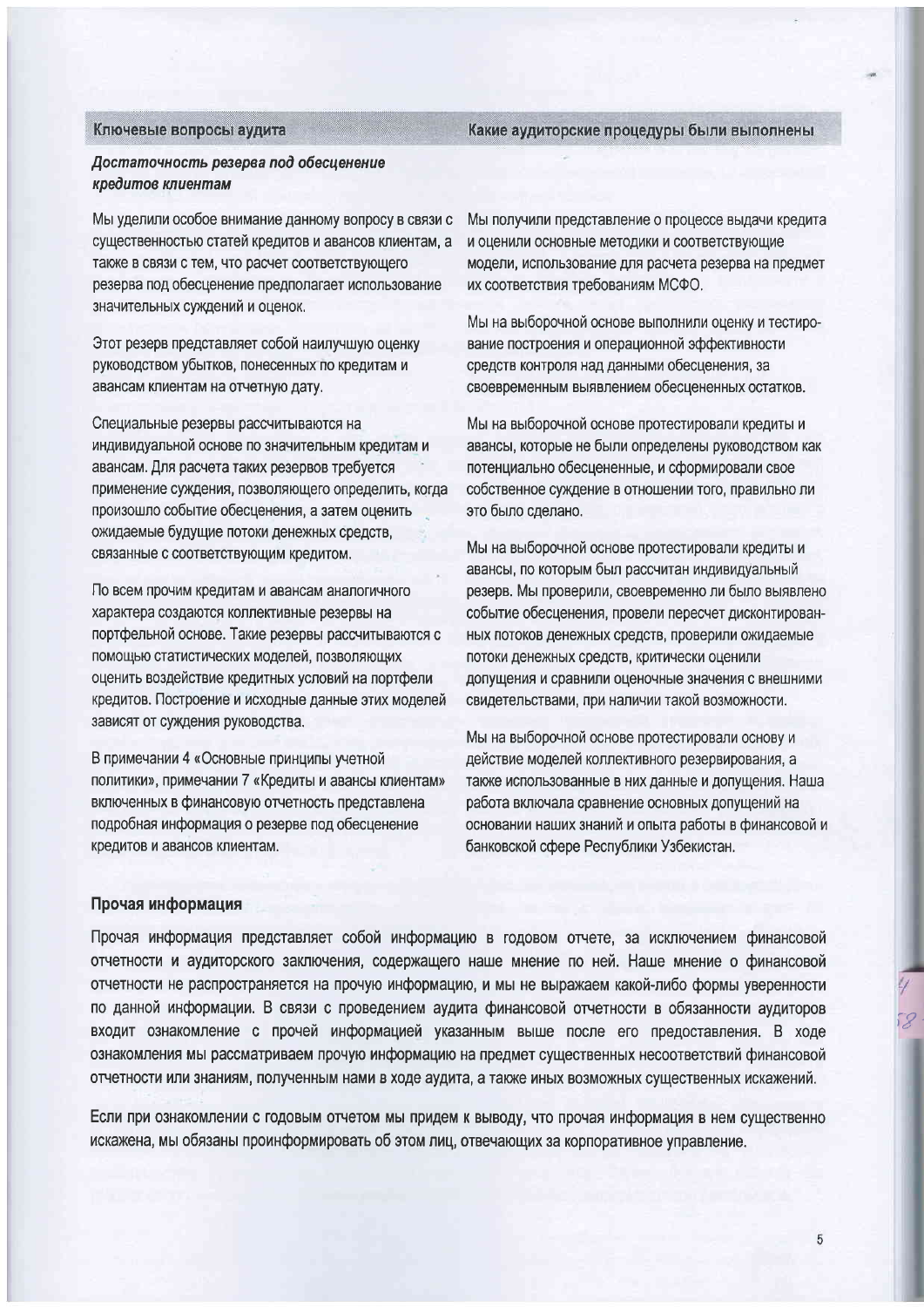#### Ответственность руководства в отношении финансовой отчетности

Руководство Банка несет ответственность за подготовку и достоверное представление настоящей финансовой отчетности в соответствии с Международными стандартами финансовой отчетности и за систему внутреннего контроля, которую руководство считает необходимой для подготовки финансовой отчетности, не содержащей существенных искажений вследствие недобросовестных действий или ошибок.

При подготовке настоящей финансовой отчетности руководство несет ответственность за оценку способности Банка продолжать непрерывно свою деятельность, за раскрытие в соответствующих случаях сведений, относящихся к непрерывности деятельности, и использование принципа непрерывности деятельности в качестве основы бухгалтерского учета, за исключением случаев, когда руководство намеревается ликвидировать организацию, прекратить ее деятельность или когда у него отсутствует какая-либо иная реальная альтернатива, кроме ликвидации или прекращения деятельности.

#### Ответственность аудитора за аудит финансовой отчетности

Наша обязанность заключается в том, чтобы получить разумную уверенность в отношении того, что финансовая отчетность не содержит существенных искажений вследствие недобросовестных действий или ошибки, и представить аудиторское заключение, включающее наше мнение. Разумная уверенность является высокой степенью уверенности, но не является гарантией того, что аудит, проведенный в соответствии с Международными стандартами аудита, всегда может выявить имеющееся существенное искажение. Искажения могут быть результатом недобросовестных действий или ошибки и считаются существенными, если можно на разумной основе предположить, что по отдельности или в совокупности они могут повлиять на экономические решения, принимаемые пользователями на основе этой финансовой отчетности.

В рамках аудита, проводимого в соответствии с МСА, мы применяем профессиональное суждение и сохраняем профессиональный скептицизм на протяжении всего аудита. Кроме того, мы выполняем следующее:

=> выявляем и оцениваем риски существенного искажения финансовой отчетности вследствие недобросовестных действий или ошибок; разрабатываем и проводим аудиторские процедуры в ответ на эти риски; получаем аудиторские доказательства, достаточные и надлежащие для выражения нашего мнения. Риск не обнаружения существенного искажения в результате недобросовестных действий выше, чем риск не обнаружения существенного искажения в результате ошибки, так как недобросовестные действия могут включать сговор, подлог, умышленный пропуск, искаженное представление информации или действия в обход действующей системы внутреннего контроля;

> получаем понимание системы внутреннего контроля, имеющей значение для аудита, с целью разработки аудиторских процедур, соответствующих обстоятельствам, но не с целью выражения мнения об эффективности системы внутреннего контроля Банка;

⇒ оцениваем надлежащий характер применяемой учетной политики и обоснованность определенных руководством бухгалтерских оценок и раскрытия соответствующей информации;

⇒ делаем вывод о правомерности применения руководством допущения о непрерывности деятельности, и на основании полученных аудиторских доказательств, вывод о том имеется ли существенная неопределенность в связи с событиями или условиями, которые могут вызвать значительные сомнения в способности Банка продолжать непрерывно свою деятельность. Если мы приходим к выводу о наличии существенной неопределенности, мы должны привлечь внимание в нашем аудиторском заключении к соответствующему раскрытию информации в финансовой отчетности или, если такое раскрытие информации является ненадлежащим, модифицировать наше мнение. Наши выводы основаны на аудиторских доказательствах, полученных до даты нашего аудиторского заключения. Однако, будущие события или условия могут привести к тому, что Банк утратит способность продолжать непрерывно свою деятельность;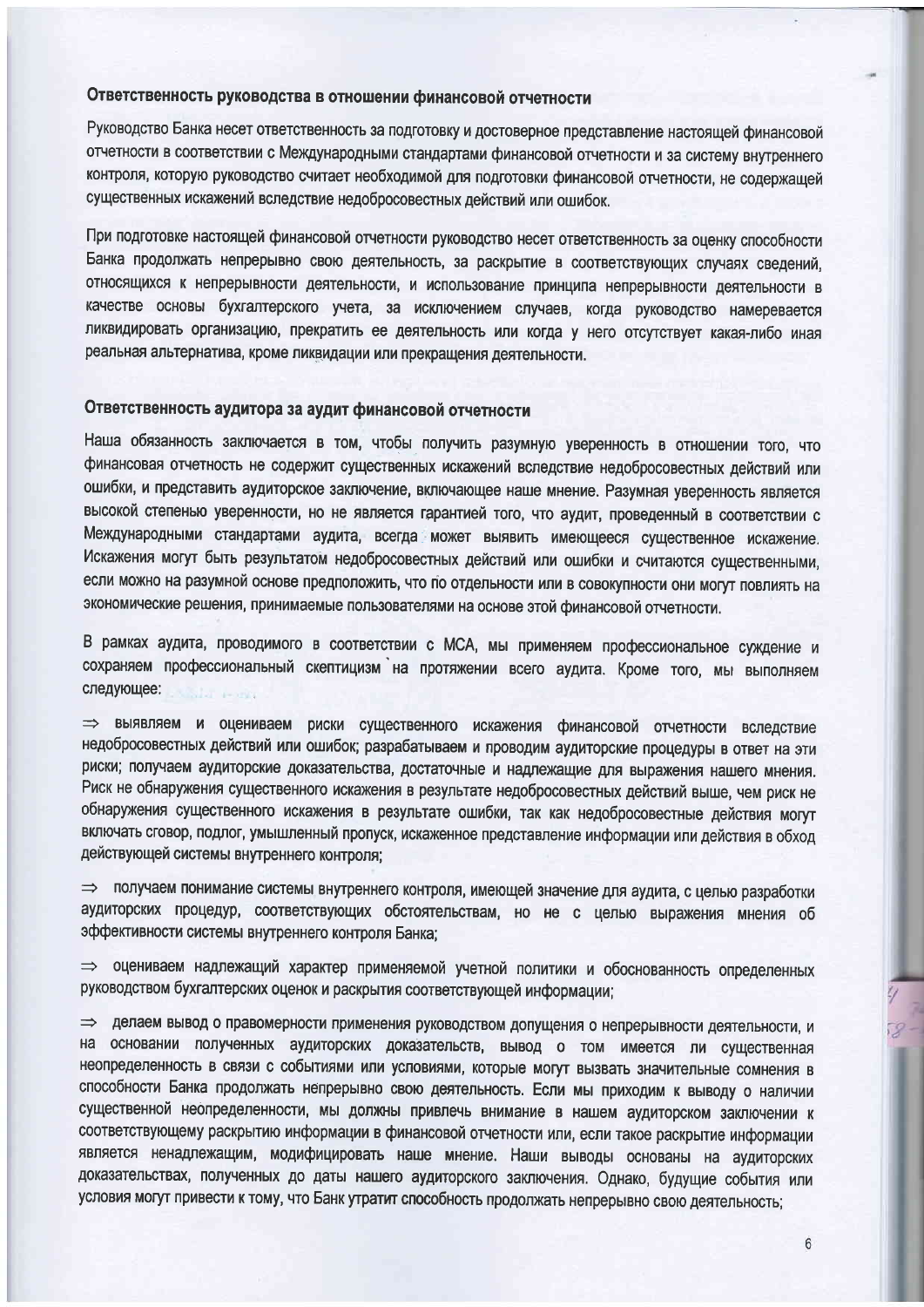проводим оценку представления финансовой отчетности в целом, ее структуры и содержания, включая  $\Rightarrow$ раскрытие информации, а также того, представляет ли финансовая отчетность лежащие в ее основе операции и события так, чтобы было обеспечено их достоверное представление.

Мы осуществляем информационное взаимодействие с лицами, отвечающими за корпоративное управление, доводя до их сведения помимо прочего, информацию о запланированном объеме и сроках аудита, а также о существенных замечаниях по результатам аудита, в том числе о значительных недостатках системы внутреннего контроля, которые мы выявляем в процессе аудита.

Мы также предоставляем лицам, отвечающим за корпоративное управление, заявление о том, что мы соблюдали все соответствующие этические требования в отношении независимости и информировали этих лиц обо всех взаимоотношениях и прочих вопросах, которые можно обоснованно считать оказывающими влияние на независимость аудитора, и в необходимых случаях о соответствующих мерах предосторожности.

Из тех вопросов, которые мы довели до сведения лиц, отвечающих за корпоративное управление, мы определяем вопросы, которые были наиболее значимыми для аудита финансовой отчетности за текущий период и, следовательно, являются ключевыми вопросами аудита. Мы описываем эти вопросы в нашем аудиторском заключении, кроме случаев, когда публичное раскрытие информации об этих вопросах запрещено законом или нормативным актом, или когда в крайне редких случаях мы приходим к выводу о том, что информация о каком-либо вопросе не должна быть сообщена в нашем заключении, так как можно обоснованно предположить, что отрицательные последствия сообщения такой информации превысят общественно значимую пользу от ее сообщения.

**ALYANS** Равшан Асфандияров Генеральный директор / Аудитор Квалификационный сертификат аудитора на право проведения аудиторских проверок банков № 14/1 от 26 июня 2015 года

**PKF MAK** 

Аудиторская организация ООО «РКF MAK ALYANS» 28 февраля 2018 года Ташкент, Узбекистан, 1-й проезд, улицы Авиасозлар, 22

Алимжон Исаков Аудитор Квалификационный сертификат аудитора на проведение аудиторских проверок № 04475 от 05 декабря 2012 года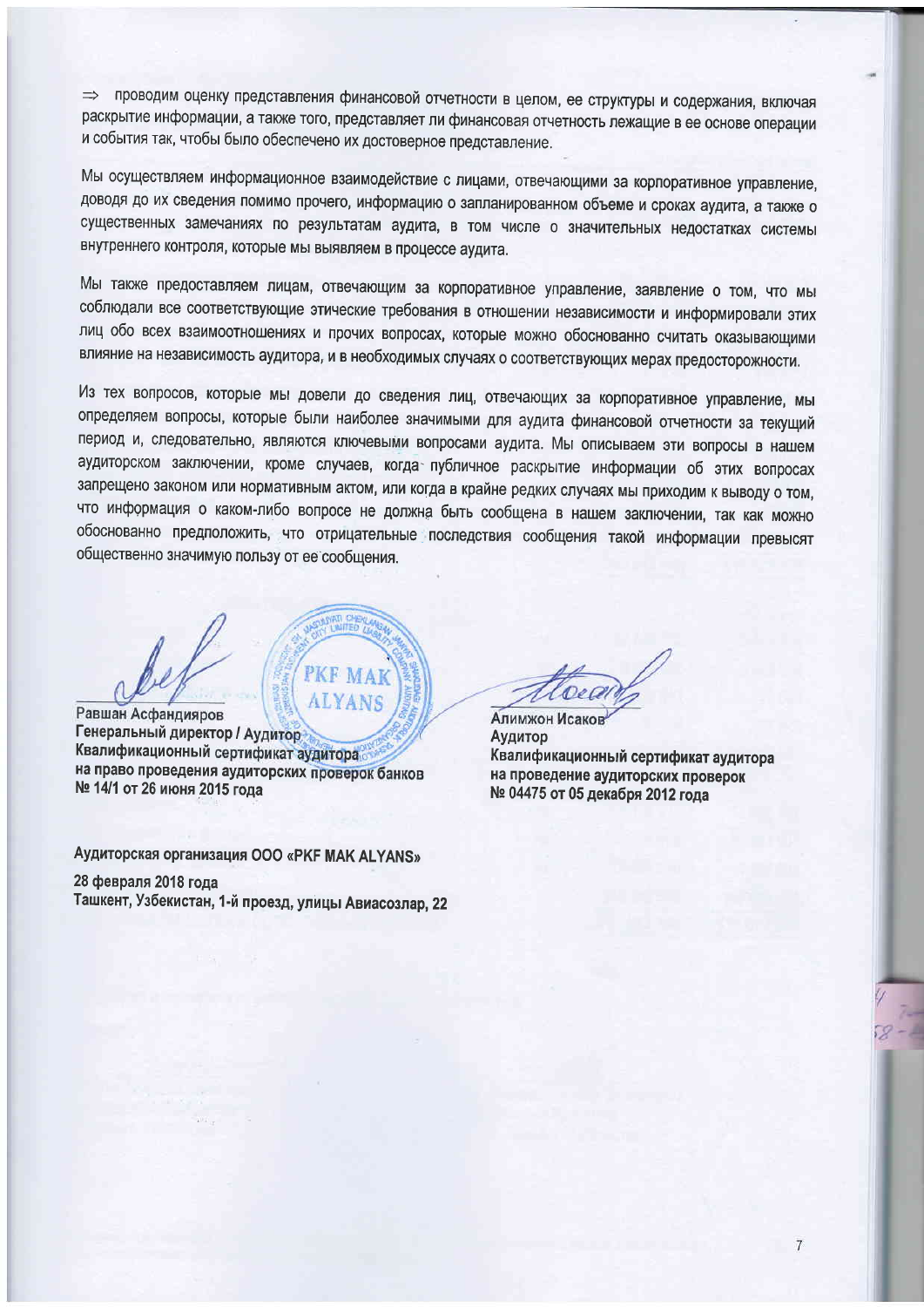### Отчет о финансовом положении

(в тысячах узбекских сумов)

| Статьи                                                 | Примечание     | на 31 декабря<br>2017 года | на 31 декабря<br>2016 года |
|--------------------------------------------------------|----------------|----------------------------|----------------------------|
| <b>АКТИВЫ</b>                                          |                |                            |                            |
| Денежные средства и их эквиваленты                     | 5              | 63 682 636                 | 20 145 039                 |
| Средства в других банках                               | 6              | 238 981 944                | 95 482 226                 |
| Кредиты и авансы клиентам:                             | $\overline{7}$ | 706 597                    | 416 330                    |
| Минус: Резервы по возможным убыткам                    | $\overline{7}$ | (4035)                     | (12154)                    |
| Чистые кредиты и авансы клиентам                       | $\overline{7}$ | 702 562                    | 404 176                    |
| Инвестиции в зависимые хозяйственные общества          | 8              | 40 000                     | 40 000                     |
| Основные средства (по чистой балансовой стоимости)     | 9              | 378718                     | 461857                     |
| Нематериальные активы (по чистой балансовой стоимости) | 9              | 30 230                     | 29 088                     |
| Налоговые требования                                   |                | 117 241                    | 97918                      |
| Прочие активы                                          | 10             | 9835                       | 12 2 2 1                   |
| ИТОГО АКТИВЫ                                           |                | 303 943 166                | 116 672 525                |
| <b>ОБЯЗАТЕЛЬСТВА</b>                                   |                |                            |                            |
| Средства клиентов                                      | 11             | 22 609 532                 | 9 555 804                  |
| Средства других банков                                 | 12             | 8 825 800                  | 3 609 934                  |
| Налоговые обязательства                                |                | 52 061                     | 19 0 84                    |
| Прочие обязательства                                   | 13             | 25 195                     | 21 545                     |
| Всего обязательств                                     |                | 31 512 588                 | 13 206 367                 |
| <b>СОБСТВЕННЫЙ КАПИТАЛ</b>                             |                |                            |                            |
| Уставный капитал                                       | 14             | 64 134 977                 | 47 995 757                 |
| Резервный капитал и фонды                              | 15             | 198 928 963                | 51 324 937                 |
| Нераспределенная прибыль                               | 16             | 9 366 638                  | 4 145 464                  |
| Итого собственный капитал                              |                | 272 430 578                | 103 466 158                |
| ИТОГО ОБЯЗАТЕЛЬСТВА И СОБСТВЕННЫЙ КАПИТАЛ              |                | 303 943 166                | 116 672 525                |

Утверждено и подписано от имени Правления 26 февраля 2018 года.

 $\sim$ Эбтехаж Муссави Валиоллах Председатель Правления г. Ташкент, Узбекистан



Нуркулов Хомид Бурхонович<br>Главный бухгалтер<br>г. Ташкент, Узбекистан

Примечания к финансовой отчетности на страницах с 12 по 63 являются неотъемлемой частью этой отчетности. Смотреть заключение независимых аудиторов на страницах 4 - 7.

 $\overline{8}$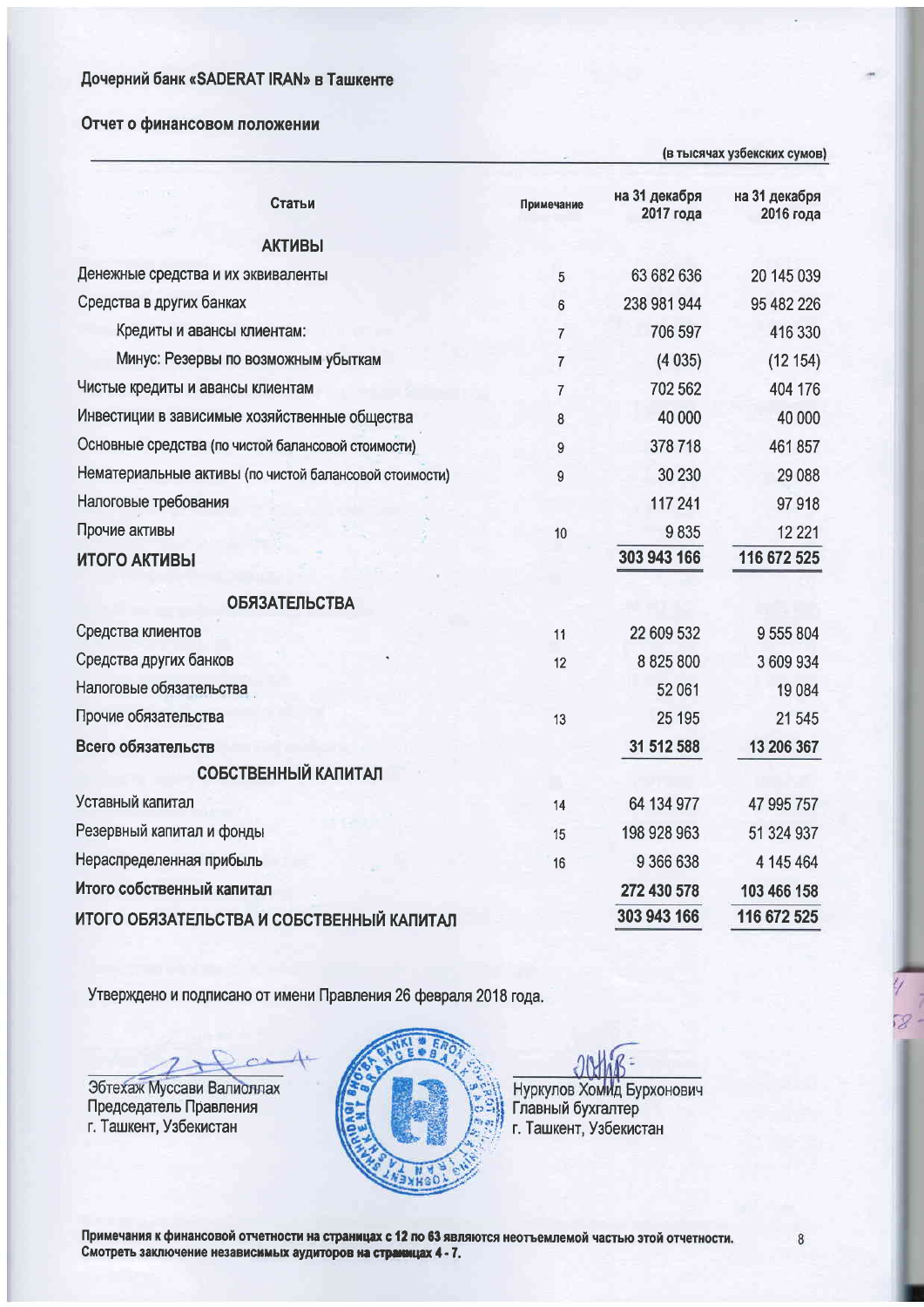# Отчет о совокупном доходе

|                                                                              |            | (в тысячах узбекских сумов) |                     |
|------------------------------------------------------------------------------|------------|-----------------------------|---------------------|
| Статьи                                                                       | Примечание | за 2017 год                 | за 2016 год         |
| Процентные доходы                                                            | 17         | 5 093 488                   | 3 509 765           |
| Процентные расходы                                                           | 17         | (61519)                     | (23 190)            |
| Чистые процентные доходы                                                     |            | 5 031 969                   | 3 486 575           |
| Резерв под обесценение кредитов                                              |            | (2423)                      |                     |
| Чистые процентные доходы после изменения резерва под<br>обесценение кредитов |            | 5 0 29 5 46                 | 3 486 575           |
| Комиссионные доходы                                                          | 18         | 276 963                     | 145 464             |
| Комиссионные расходы                                                         | 18         | (44905)                     | (261370)            |
| Чистая прибыль / (убыток) от валютных операций                               |            | 7812215                     | 799 102             |
| Другие беспроцентные доходы                                                  | 19         | 43 3 26                     | 65 3 20             |
| Другие беспроцентные расходы                                                 | 20         |                             | (1)                 |
| Чистый доход до операционных расходов                                        |            | 13 117 145                  | 4 235 090           |
| Операционные расходы                                                         | 21         | (2758712)                   | (1980172)           |
| Прибыль до налогообложения                                                   |            | 10 358 433                  | 2 2 5 4 9 1 8       |
| Оценка резерва на возможные убытки                                           |            | (1288)                      |                     |
| Чистая прибыль до налога на прибыль                                          |            | 10 357 145                  |                     |
| Расходы по налогу на прибыль                                                 | 22         |                             | 2 2 5 4 9 1 8       |
| Чистая прибыль за год                                                        |            | (891955)<br>9 465 190       | (455036)<br>1799882 |
| Прочий совокупный доход за год                                               |            |                             |                     |
| Итого совокупный доход за год                                                |            | 9 465 190                   | 1799882             |
|                                                                              |            |                             |                     |

Утверждено и подписано от имени Правления 26 февраля 2018 года.

Эбтехаж Муссави Валиоллах Председатель Правления г. Ташкент, Узбекистан



Нуркулов Хомид Бурхонович Главный бухгалтер г. Ташкент, Узбекистан

Примечания к финансовой отчетности на страницах с 12 по 63 являются неотъемлемой частью этой отчетности. Смотреть заключение независимых аудиторов на страницах 4 - 7.

 $\overline{9}$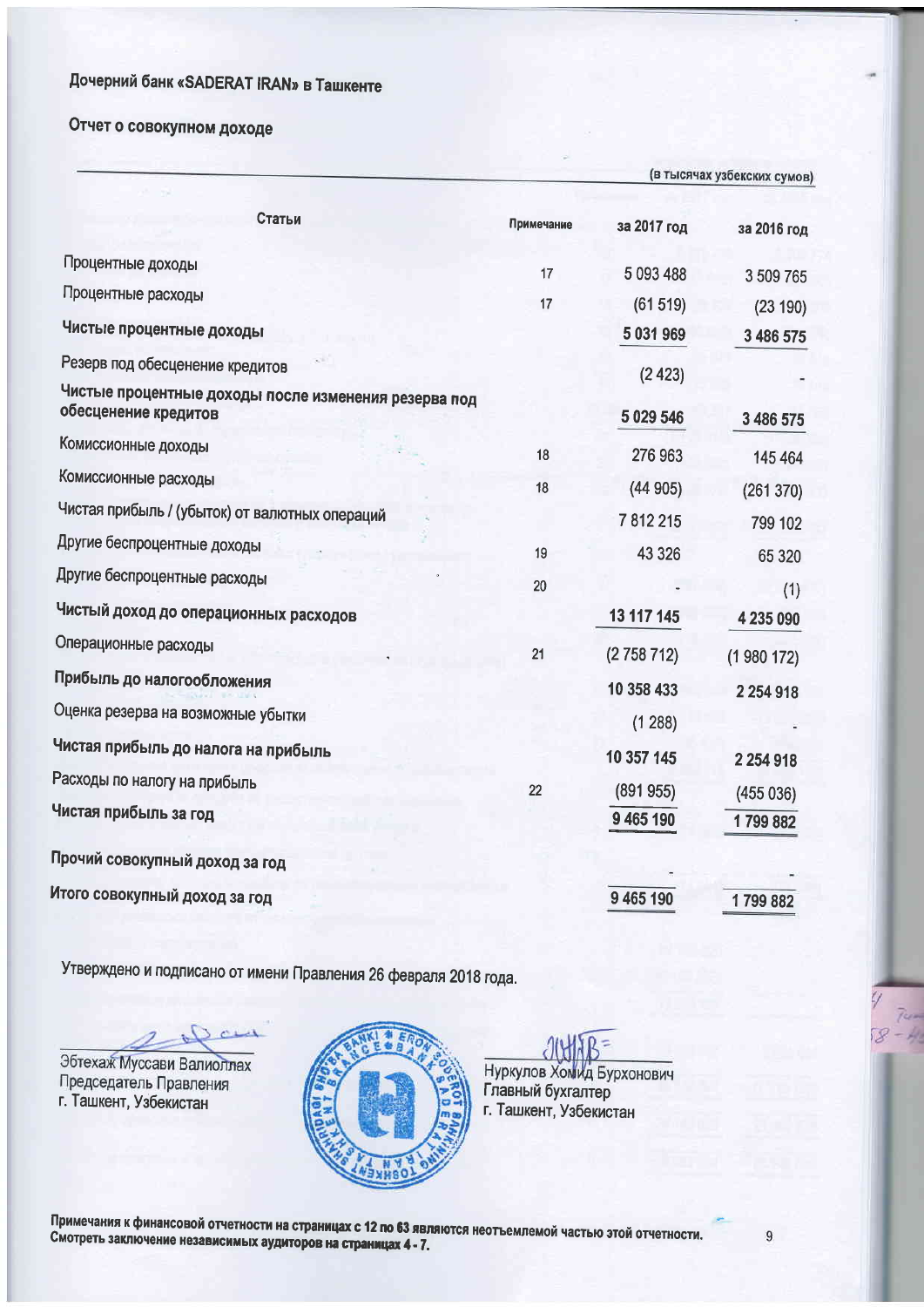# Отчет о движении денежных средств

|                                                                                                                | (в тысячах узбекских сумов) |             |             |  |
|----------------------------------------------------------------------------------------------------------------|-----------------------------|-------------|-------------|--|
| Статьи                                                                                                         | Примечание                  | за 2017 год | за 2016 год |  |
| Движение денежных средств от операционной деятельности                                                         |                             |             |             |  |
| Проценты полученные                                                                                            | 17                          | 5419718     | 3 305 774   |  |
| Проценты уплаченные                                                                                            | 17                          | (61519)     | (23 190)    |  |
| Комиссии полученные                                                                                            | 18                          | 278 129     | 145 202     |  |
| Комиссии уплаченные                                                                                            | 18                          | (90905)     | (261370)    |  |
| Дивиденды полученные                                                                                           | 19                          | 16976       | 12416       |  |
| Возмещения списанных кредитов                                                                                  | 19                          | 10 999      | 38 143      |  |
| Чистые беспроцентные доходы                                                                                    | 19, 20                      | 15 3 51     | 14760       |  |
| Уплаченные расходы на содержание персонала                                                                     | 21                          | (1769616)   | (1128083)   |  |
| Уплаченные прочие операционные расходы                                                                         | 21                          | (816 852)   | (714999)    |  |
| Уплаченный налог на прибыль                                                                                    | 22                          | (926973)    | (551 171)   |  |
| Движение денежных средств от операционной деятельности до<br>изменение в операционных активах и обязательствах |                             | 2075308     | 837 482     |  |
| Изменения в операционных активах (увеличение) / уменьшение                                                     |                             |             |             |  |
| Средства в других банках                                                                                       | 6                           | (627899)    | (1836407)   |  |
| Кредиты и авансы клиентам                                                                                      | $\overline{7}$              | (290 267)   | 140 465     |  |
| Прочие активы                                                                                                  | 10                          | (18103)     | (222689)    |  |
| Изменения в операционных обязательств увеличение / (уменьшение)                                                |                             |             |             |  |
| Средства клиентов                                                                                              | 11                          | 642748      | 108 951     |  |
| Средства других банков                                                                                         | 12                          | 5 215 866   | (3034026)   |  |
| Прочие обязательства                                                                                           | 13                          | (35434)     | (56968)     |  |
| Чистое движение денежных средств от операционной деятельности                                                  |                             | 6962219     | (4063192)   |  |
| Движение денежных средств от инвестиционной деятельности                                                       |                             |             |             |  |
| Приобретение основных средств и нематериальных активов                                                         | 9                           | (71994)     | (77628)     |  |
| Выбытие основных средств и нематериальных активов                                                              | 9                           |             |             |  |
| Чистое движение денежных средств от инвестиционной деятельности                                                |                             | (71994)     | (77628)     |  |
| Движение денежных средств от финансовой деятельности                                                           |                             |             |             |  |
| Поступления от выпуска акций                                                                                   |                             | 16 139 220  |             |  |
| Дивиденды уплаченные                                                                                           |                             | (3155583)   |             |  |
| Чистое движение денежные средства от финансовой деятельности                                                   |                             | 12 983 637  |             |  |
| Влияние изменения валютного курса на денежные средства и денежные                                              |                             |             |             |  |
| эквиваленты                                                                                                    |                             | 23 663 735  | 2625031     |  |
| Чистое увеличение (уменьшение) денежных средств и их эквивалентов                                              |                             | 43 537 597  | (1515789)   |  |
| Денежные средства и их эквиваленты на начало отчетного периода                                                 | 5                           | 20 145 039  | 21 660 828  |  |
| Денежные средства и их эквиваленты на конец отчетного периода                                                  | 5                           | 63 682 636  | 20 145 039  |  |

Примечания к финансовой отчетност<mark>и на страницах с 12 по 63 яв</mark>ляются неотъемлемой частью этой отчетности.<br>Смотреть заключение независимых а<mark>удиторов на страницах 4 -</mark> 7.

 $10$ 

 $\frac{74}{8}$